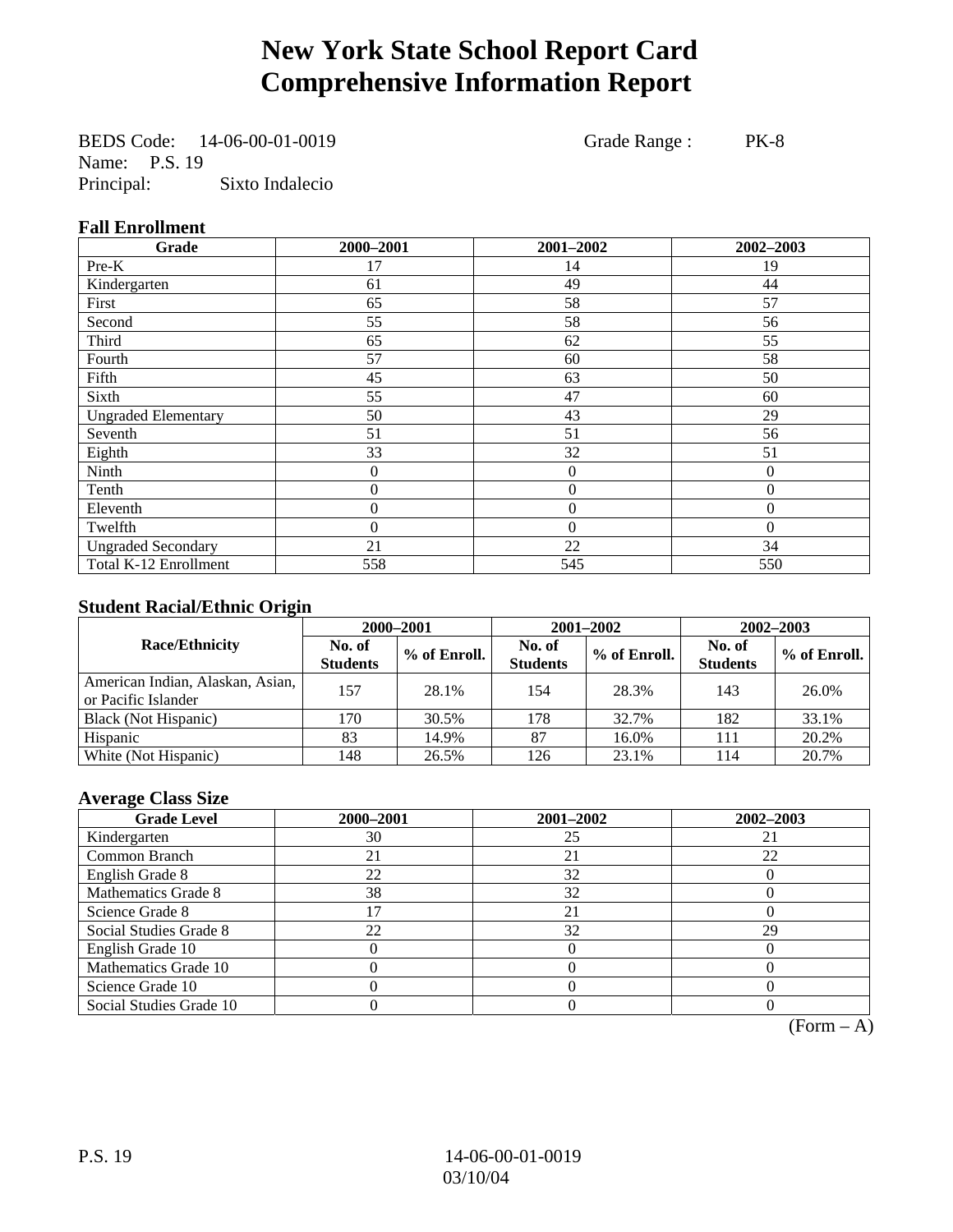#### **District Need to Resource Capacity Category**

| <b>N/RC</b> Category | <b>Description</b>                                                                                                                                                                  |
|----------------------|-------------------------------------------------------------------------------------------------------------------------------------------------------------------------------------|
|                      | This is one of the large city school districts; Buffalo, Rochester,<br>Syracuse, or Yonkers. All these districts have high student needs<br>relative to district resource capacity. |

#### **Similar School Group and Description**

| <b>Similar School Group</b> | <b>Description</b>                                                                                                                                                                                                            |
|-----------------------------|-------------------------------------------------------------------------------------------------------------------------------------------------------------------------------------------------------------------------------|
|                             | All schools in this group are elementary level schools in large cities<br>other than New York City. The schools in this group are in the<br>higher range of student needs for elementary level schools in these<br>districts. |

All schools within the same N/RC category are divided into three similar school groups defined by the percentage of students in the school who are eligible for the free-lunch program and/or who are limited English proficient (also known as English language learners).

#### **Student Demographics Used To Determine Similar Schools Group**

| o                                 | 2000-2001 |         | $2001 - 2002$ |         | 2002–2003 |         |
|-----------------------------------|-----------|---------|---------------|---------|-----------|---------|
|                                   | Count     | Percent | Count         | Percent | Count     | Percent |
| <b>Limited English Proficient</b> | 49        | 8.5%    | 53            | 9.5%    | 65        | $1.4\%$ |
| <b>Eligible for Free Lunch</b>    | 464       | 83.2%   | 457           | 83.9%   | 450       | 81.8%   |

#### **Attendance and Suspension**

|                               | 1999-2000                 |                   |                           | 2000-2001         | $2001 - 2002$             |                   |
|-------------------------------|---------------------------|-------------------|---------------------------|-------------------|---------------------------|-------------------|
|                               | No. of<br><b>Students</b> | $%$ of<br>Enroll. | No. of<br><b>Students</b> | $%$ of<br>Enroll. | No. of<br><b>Students</b> | $%$ of<br>Enroll. |
| <b>Annual Attendance Rate</b> |                           | 86.8%             |                           | 87.9%             |                           | 91.4%             |
| <b>Student Suspensions</b>    | 39                        | 6.7%              | 40                        | 7.2%              |                           | 13.8%             |

#### **Student Socioeconomic and Stability Indicators**

#### **(Percent of Enrollment)**

|                          | 2000-2001 | 2001-2002 | 2002-2003 |
|--------------------------|-----------|-----------|-----------|
| <b>Reduced Lunch</b>     | 9.7%      | 13.9%     | 10.7%     |
| <b>Public Assistance</b> | 61-70%    | 81-90%    | 81-90%    |
| <b>Student Stability</b> | $00\%$    | 91%       | 96%       |

#### **Staff Counts**

| <b>Staff</b>                          | 2002-2003 |
|---------------------------------------|-----------|
| <b>Total Teachers</b>                 | 39        |
| <b>Total Other Professional Staff</b> |           |
| <b>Total Paraprofessionals</b>        | NΑ        |
| Teaching Out of Certification*        | NΑ        |
| Teachers with Temporary Licenses      | NΑ        |

\*Teaching out of certification more than on an incidental basis. Teachers with temporary licenses are also counted as teaching out of certification.

 $(Form - B)$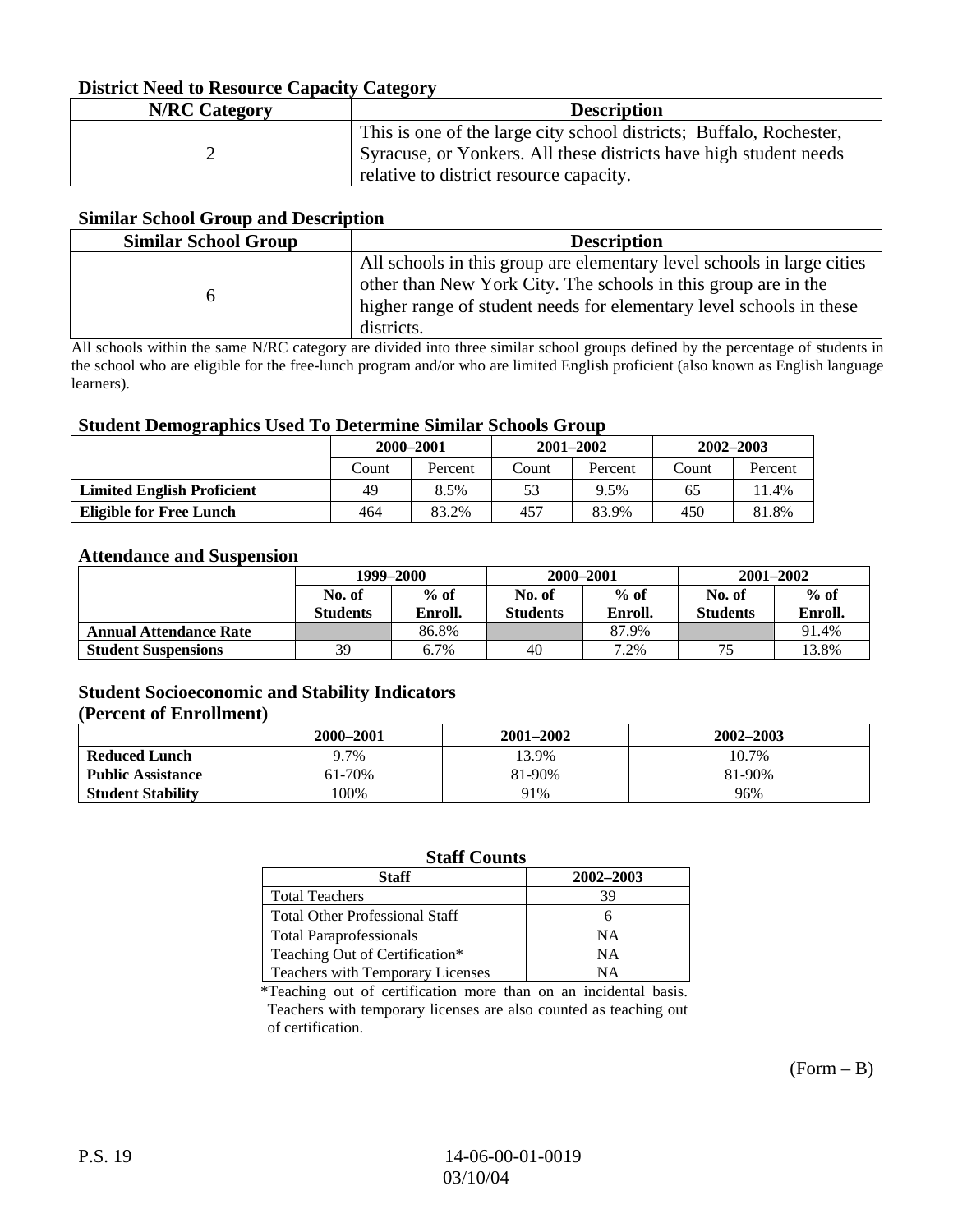# **Career Development and Occupational Studies (CDOS)**

### **Percentage of Students Documenting Self- and Career-Awareness Information and Career Exploration Activities, K–3**

| <b>Grades</b> | $2000 - 01$ | $2001 - 02$ | $2002 - 03$ |
|---------------|-------------|-------------|-------------|
| K-1           |             | 0%          | $0\%$       |
| 72            |             | $0\%$       | $0\%$       |

### **Students Developing a Career Plan, 4–12**

| <b>Grades</b> |                                      | $2000 - 01$ | $2001 - 02$ | $2002 - 03$ |
|---------------|--------------------------------------|-------------|-------------|-------------|
|               | Number of General-Education Students |             | $\Omega$    | $\theta$    |
| $4 - 5$       | Number of Students with Disabilities |             | $\Omega$    | 0           |
|               | Number of All Students               |             | 0           | 0           |
|               | Percent of Enrollment                |             | 0%          | 0%          |
|               | Number of General-Education Students |             | $\Omega$    | 0           |
| $6 - 8$       | Number of Students with Disabilities |             | $\Omega$    | $\Omega$    |
|               | Number of All Students               |             | $\Omega$    | $\Omega$    |
|               | Percent of Enrollment                |             | $0\%$       | $0\%$       |
|               | Number of General-Education Students |             | $\Omega$    | 0           |
|               | Number of Students with Disabilities |             | 0           | 0           |
| $9 - 12$      | Number of All Students               |             | $\Omega$    | $\theta$    |
|               | Percent of Enrollment                |             | 0%          | $0\%$       |

# **Second Language Proficiency Examinations**

#### **General-Education Students**

| <b>Test</b> | 2000-2001         |           |                   | 2001-2002 | 2002-2003  |           |
|-------------|-------------------|-----------|-------------------|-----------|------------|-----------|
|             | <b>No. Tested</b> | % Passing | <b>No. Tested</b> | % Passing | No. Tested | % Passing |
| French      |                   | 0%        |                   | $0\%$     |            | 0%        |
| German      |                   | 0%        |                   | $0\%$     |            | 0%        |
| Italian     |                   | 0%        |                   | 0%        |            | 0%        |
| Latin       |                   | 0%        |                   | 0%        |            | 0%        |
| Spanish     |                   | 100%      |                   | 0%        |            | 0%        |

#### **Students with Disabilities**

| <b>Test</b> | 2000-2001         |           |            | 2001-2002 | $2002 - 2003$     |           |  |
|-------------|-------------------|-----------|------------|-----------|-------------------|-----------|--|
|             | <b>No. Tested</b> | % Passing | No. Tested | % Passing | <b>No. Tested</b> | % Passing |  |
| French      |                   | 0%        |            | 0%        |                   | 0%        |  |
| German      |                   | 0%        |            | 0%        |                   | 0%        |  |
| Italian     |                   | 0%        |            | 0%        |                   | 0%        |  |
| Latin       |                   | 0%        |            | $0\%$     |                   | 0%        |  |
| Spanish     |                   | 0%        |            | 0%        |                   |           |  |

 <sup>(</sup>Form-D)